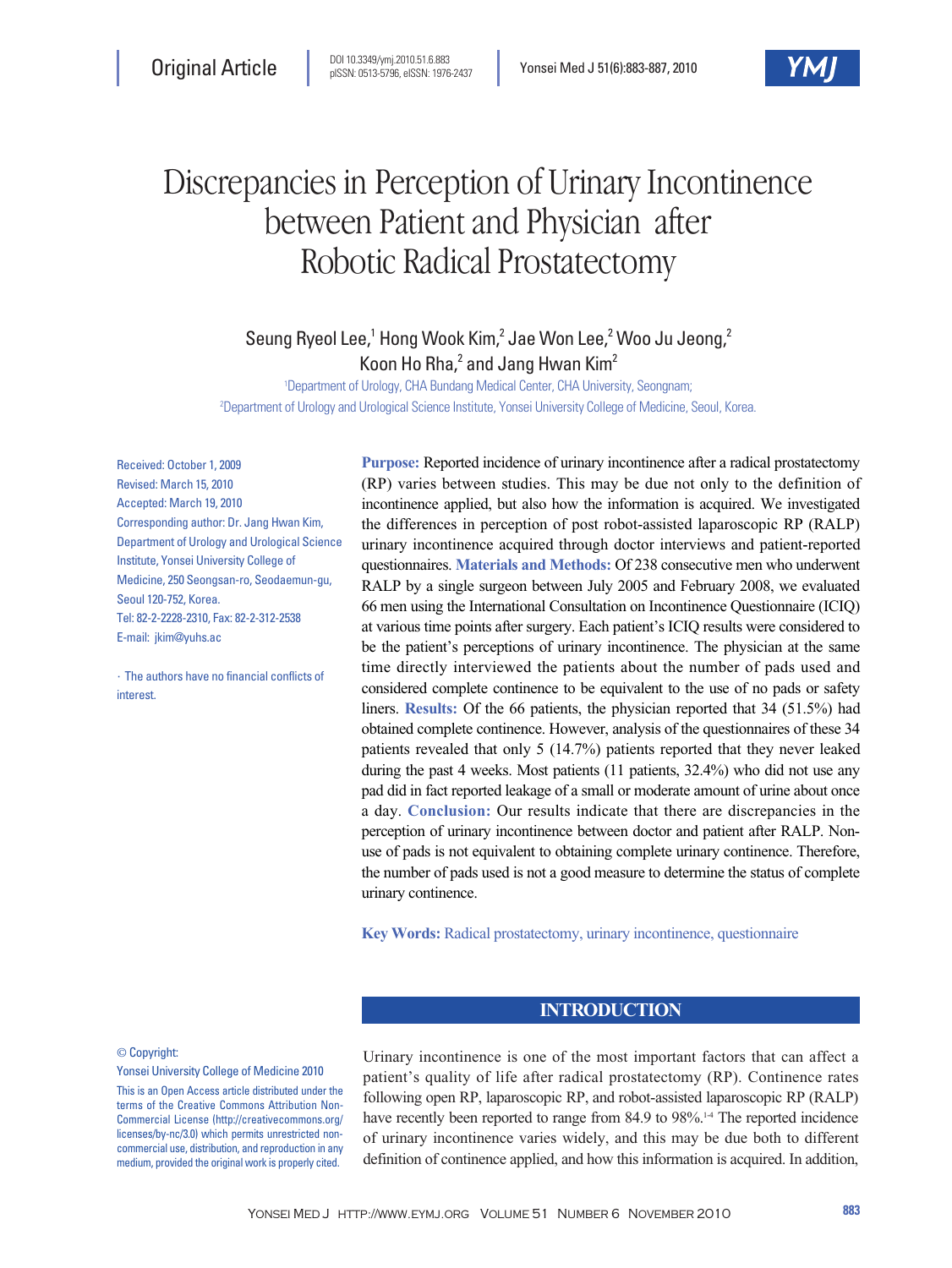the incidence can vary depending on how much time has passed since RP.

Lack of pad use is usually defined as being continent. A more generous definition also considers users of 1 pad per day to be continent.<sup>5</sup> Various other measures including questionnaires have also been used to define continence after RP. However, reported urinary incontinence rates in patients who underwent RP for prostate cancer, based on various definitions, do not necessarily correspond with one another, even in the same patient.<sup>6</sup>

Several methods can be used to obtain information from patients regarding continence. Among these, physician interviews and patient-reported questionnaires are widely used. Physician interviews are easy to perform at an outpatient clinic, but the results are relatively subjective and can reflect physician bias. Surgeons may consider incontinence to be less serious than patients do. Although patientreported questionnaires are highly dependent on patient compliance, they are relatively objective and often reflect the patient perspective. We evaluated whether discrepancies in perception exist regarding the prevalence and severity of urinary incontinence after RALP between a surgeon and his patients.

## **MATERIALS AND METHODS**

Between July 2005 and February 2008, 238 consecutive men who underwent RALP for localized prostate cancer (T2-T3N0M0) performed by a single surgeon were enrolled in this study. The patients were followed either every month or every two months after RALP. At various time points from 1 to 14 months after RALP the interviewing surgeon asked about the number of pads used. After the interview, the patients separately completed the International Consultation on Incontinence Questionnaire-Short Form (ICIO-SF).<sup>7</sup> Patients who met the interviewing doctor and completed the questionnaire on the same day were eligible for inclusion. Continence was defined by the doctor as not using either pad or safety liner.

The ICIQ-SF, which comprises three questions, assesses urinary incontinence and its impact on quality of life by asking how often and how much the patient leaks urine and how much this has bothered them on average over the past 4 weeks.<sup>7</sup> Question 1 asked, "How often do you leak urine?" Subjects were instructed to select among "none" (0), "about once a week or less often" (1), "2 or 3 times a week" (2), "about once a day" (3), "several times a day" (4), and "all the time" (5). Question 2 asked, "How much urine do you usually leak (whether you wear protection or not)?" Patients responded with "none" (0), "a small amount" (2), "a moderate amount" (4) or "a large amount" (6). Question 3 asked, "Overall, how much does leaking urine interfere with your everyday life?" Participants chose a number from 0 (not at all) to 10 (a great deal). The degree of urinary incontinence was defined as the sum of scores for questions 1 and 2 of the ICIQ-SF. Complete continence from the patient's perspective was defined as responding with "0" to questions 1 and 2 of the ICIQ-SF.

Demographic and clinical characteristics such as age, body mass index (BMI, kg/m<sup>2</sup>), initial PSA, prostate volume of prostatectomy specimen, Gleason score, and pathological status were investigated. We evaluated the differences in continence rates estimated based on the number of pads used versus the summed score for the ICIQ-SF questions. To evaluate the relationship between the frequency and amount of urinary incontinence, the correlation between the score for question 1 and that for question 2 of the ICIQ-SF was investigated. To evaluate the relationship between the degree of urinary incontinence and quality of life, the correlation between the score for question 3 and the sum of scores for questions 1 and 2 was also investigated. The number of patients who used a pad or not was compared to the score for each question of the ICIQ-SF.

Pearson's correlations were used to determine the significance of the relationships among ICIQ scores. SPSS 12.0 (SPSS Inc., Chicago, IL, USA) was used for statistical analyses. Data are presented as means and standard deviations.  $p < 0.05$  was considered statistically significant.

#### **RESULTS**

A total of 66 patients who met the inclusion criteria were evaluated. The mean age, BMI, initial PSA, and prostate volume of the prostatectomy specimen of these 66 patients was 65 years (range, 46-80 years),  $24.5 \pm 2.6$  kg/m<sup>2</sup> (range, 19-31 kg/m<sup>2</sup>), 20.3  $\pm$  31.7 ng/mL (range, 3.3-141.0) ng/mL), and  $29.9 \pm 11.9$  cc (range, 13.0-92.0 cc), respectively. The Gleason score for the prostatectomy specimens was 6 or less in 19 (28.8%) patients, 7 in 32 (48.5%), and 8 or greater in 15 (22.7%) patients. The pathological T stage was T2a in 16 (24.2%), T2b in 24 (36.4%), T3a in 6 (9.1%), T3b in 9 (13.6%), and T3c in 11 (16.7%) patients. The follow-up period varied from 1 to 14 months. Most patients (20 of 66 patients, 30.3%) were surveyed 2 months after RALP.

The score for question 1 of the ICIQ correlated positively with the score for question 2 of the ICIQ ( $r = 0.636$ ,  $p = 0.001$ ) (Fig. 1A). Among 66 patients, most patients (17, 25.8%) scored 4 for question 1 and scored 2 for question 2. Thirteen patients (19.7%) who scored 3 for question 1 chose 2 for question 2. The other 13 patients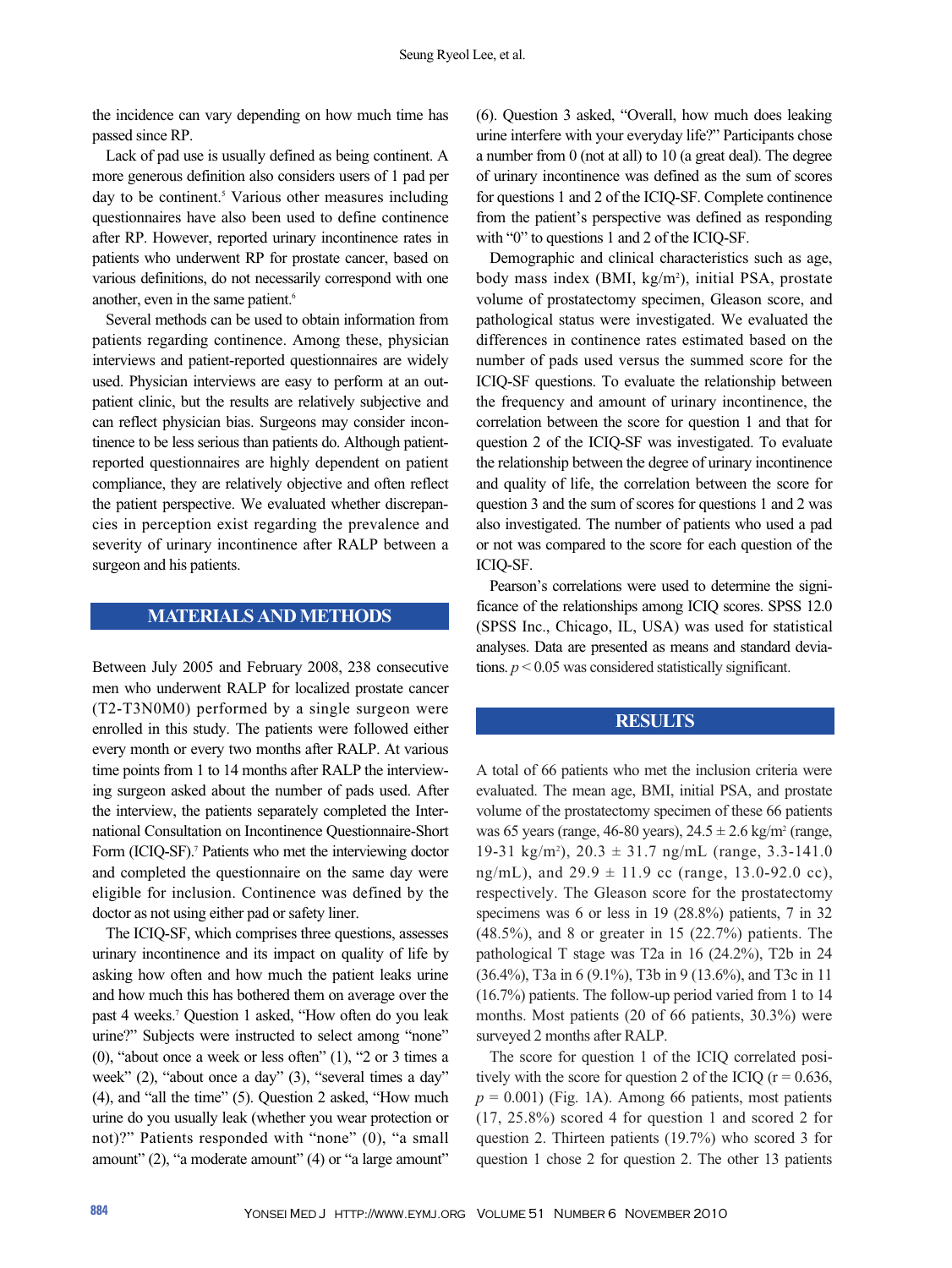(19.7%) who scored 4 for question 1 also answered 4 for question 2. The sum of scores for questions 1 and 2 also correlated positively with the score for question 3 ( $r =$  $0.704, p = 0.001$ ) (Fig. 1B).

The sum of scores for questions 1 and 2 positively correlated with the number of pads used per day  $(r =$ 0.427,  $p = 0.001$ ) (Fig. 2A). Thirty-four of the 66 patients reported to the interviewing doctor that they did not use any safety liners or pads. However, only 5 (14.7%) of these 34 patients reported that they never leaked during the past 4 weeks (Fig. 2B). Among the 34 patients who reported not using pads, the sum of scores for questions 1 and 2 (total 11) was 5 in 11 patients and 6 in 7 patients.

Evaluation of the number of pad used according to the score for each question of the ICIQ-SF revealed that some patients did not use a pad even though they had a high ICIQ-SF score (Fig. 3).

### **DISCUSSION**

To assess urinary incontinence after RALP, urologists usually interview patients or ask them to fill out selfreported questionnaires. However, filling out a questionnaire can be troublesome and many doctors tend to use interview results only to assess the state of continence in these patients. The number of pads used per day obtained during the interview is used by most physicians to evaluate the degree of urinary incontinence; not using a pad is often used to define continence. However, not using a pad may not necessarily mean that there is no urine leakage. Some patients are reluctant to use a pad when they perceive uri-



**Fig. 1.** (A) Correlation between the scores for questions 1 and 2 of the ICIQ (r = 0.636,  $p = 0.001$ ). (B) Correlation between scores for question 3 and the sum of questions 1 and 2 of the ICIQ (r = 0.704, p = 0.001). ICIQ, International Consultation on Incontinence Questionnaire.



**Fig. 2.** (A) Correlation between the number of pads used per day and the sum of scores for questions 1 and 2 of the ICIQ (r = 0.427, *p* = 0.001). (B) Distribution of the number of patients according to the sum of scores for questions 1 and 2 of the ICIQ. ICIQ, International Consultation on Incontinence Questionnaire.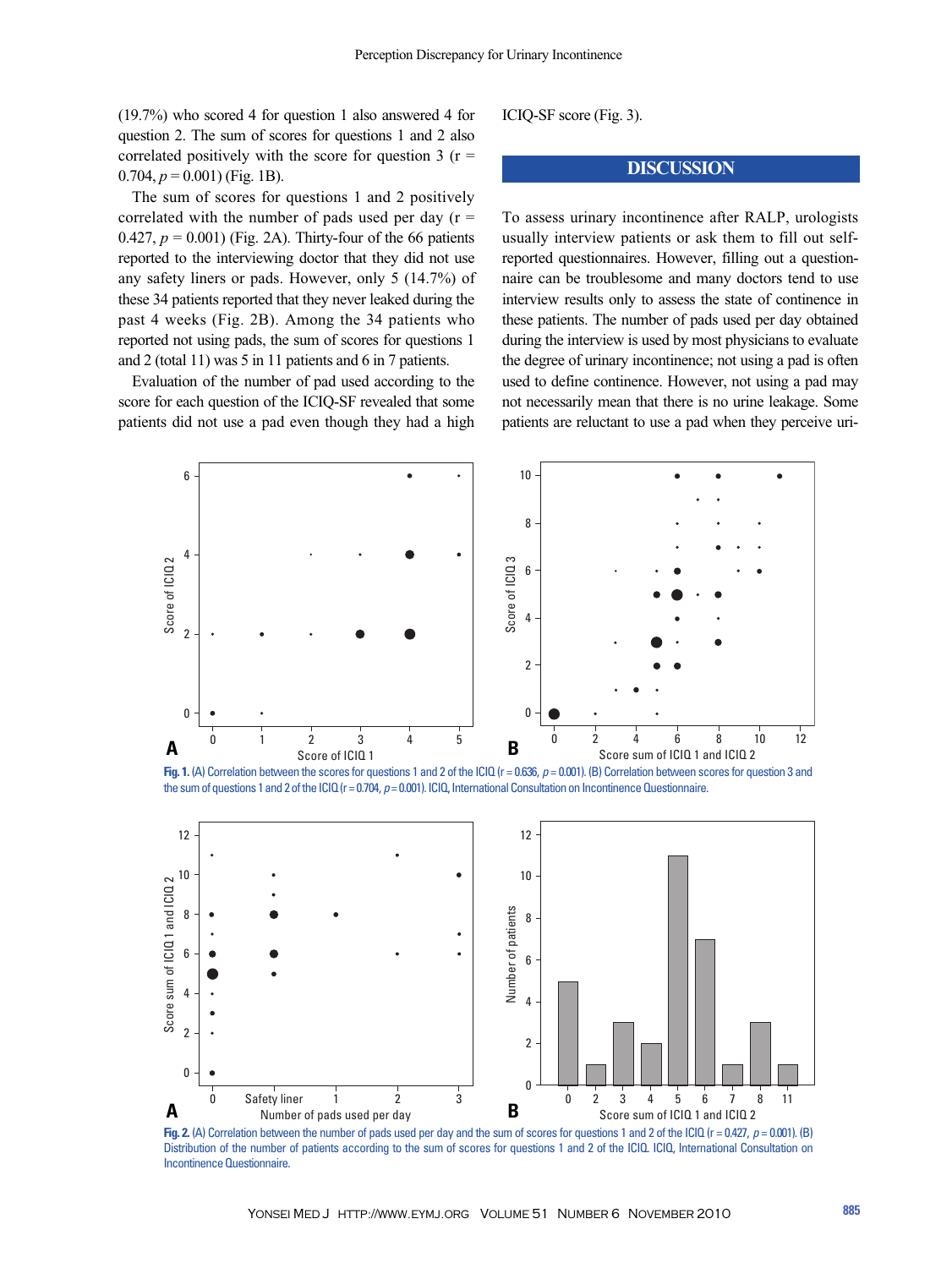

**Fig. 3.** (A) Distribution of the number of patients according to pad use and question 1 of the ICIQ. (B) Distribution of the number of patients according to pad use and question 2 of the ICIQ. (C) Distribution of the number of patients according to pad use and question 3 of the ICIQ. (D) Distribution of the number of patients according to pad use and the sum of scores for questions 1 and 2 of the ICIQ. ICIQ, International Consultation on Incontinence Questionnaire.

nary incontinence to be slight. Nevertheless, many doctors equate not using a pad with full continence. To address this problem, various questionnaires have been designed. Unsurprisingly, patients show higher subjective distress when filling out questionnaires than when answering questions in structured interviews.<sup>8</sup>

The Cancer of the Prostate Strategic Urological Research Endeavor (CaPSURE) study, a longitudinal, observational database of patients with biopsy-proven prostate cancer, has been conducted since 1995. Using CaPSURE data, Litwin, et al.<sup>9</sup> evaluated the differences between urologist and patient assessments of the health-related quality of life in men with prostate cancer. They found that physician ratings of patient symptoms did not correlate well with patient selfassessments of health-related quality of life. The difference in reported urinary incontinence was more than 70%.

In this study, only 5 of 34 patients who were considered to be continent by the doctor also considered themselves to be continent. This is a much larger discrepancy in perception of urinary continence between the doctor and patient than we initially expected. Among 34 patients who did not use a pad, the sum of scores for questions 1 and 2 was 5 or 6 in most patients (Fig. 2). Eleven (32.4%) patients had a summed score of 5 with scores for questions 1 (score of 3) and 2 (score of 2), indicating that they leaked a small amount of urine about once a day. Seven (20.6%) patients had a summed score of 6 based on scores for question 1 (score of 4) and 2 (score of 2), indicating that they leaked a small amount of urine several times a day. This result demonstrates that even if a patient leaks urine several times a day, he may resist using a pad if he considers the amount of urine leaked to be small. A similar result was found in 24 patients who reported using a safety liner. Nine (37.5%) of these patients had a sum score of 6 with 8 patients scoring 4 and 2 for questions 1 and 2, respectively. This indicates that except for one patient, small amount of urine leaked several times a day. Thus, the amount of urine leaked rather than the frequency of leakage appears to determine whether the patient uses a pad or not.

To objectively evaluate the amount of incontinence, a pad weight gain test conducted over a 24-hour period can be helpful.<sup>10</sup> Subjective assessments of urinary inconti